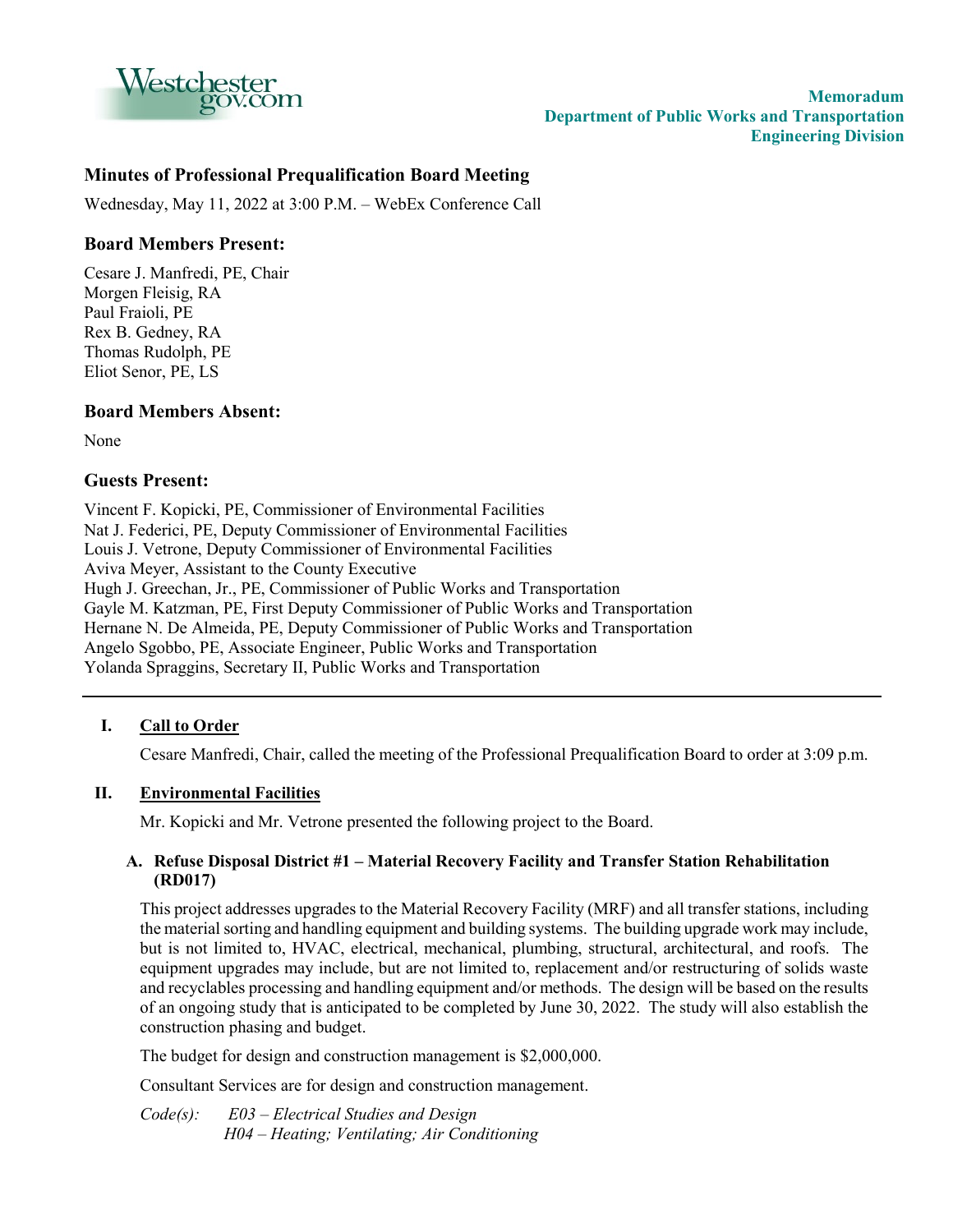*P07 – Plumbing and Piping Design R06 – Rehabilitation (Buildings; Structures; Facilities) R09 – Resources Recovery; Recycling S07 – Solid Wastes; Incineration; Landfill C15 – Construction Management*

A brief discussion on the project followed.

Mr. Kopicki and Mr. Federici presented the following projects to the Board.

# **B. Hastings Pumping Station Influent Sewer Rehabilitation (SNY95)**

This project addresses rehabilitation of the influent sewer that feeds into the Hastings Pumping Station. Rehabilitation may involve, but is not limited to, cured in place pipe lining, dig and replace sections of the sewer, etc. This project is complex due to the former ARCO site being a superfund site, requiring access to the adjacent Metro North site, and the required additional permitting that is anticipated.

The project budget is \$3,000,000.

Consultant Services are for design and construction management.

 *Code(s): S04 – Sewage Collection, Treatment and Disposal C15 – Construction Management*

A brief discussion on the project followed.

# **C. Ossining Water Resource Recovery Facility – Fire, Gas, and Security Detection Systems (SOS07)**

This project addresses replacement of all fire and gas detection and alarm equipment at the Ossining Water Resource Recovery Facility, including but not limited to fire, carbon monoxide, hydrogen sulfide, and oxygen detection. The alarms will be tied into the facility's SCADA system. Additional security cameras will also be installed and connected to the County wide security system. This study will evaluate the new technologies and equipment options that could be used for this project, methods to maintain the plant in operation during construction, and develop a preliminary budget.

The budget for the study is \$200,000.

Consultant Services are for study, design and construction management.

| Code(s): | F03 – Fire Protection                                |
|----------|------------------------------------------------------|
|          | $G02 - Gas$ Systems (Propane, Natural, Etc.)         |
|          | $S02$ – Security Systems; Intruder & Smoke Detection |
|          | $C15$ – Construction Management                      |

A brief discussion on the project followed.

### **D. Peekskill Water Resource Recovery Facility – HVAC Replacement (SPK23)**

This project addresses replacement of all the HVAC equipment at the Peekskill Water Resource Recovery Facility. This study will evaluate the new technologies and equipment options that could be used for this project, methods to maintain the plant in operation during construction, and develop a preliminary budget.

The budget for the study is \$200,000.

Consultant Services are for study, design and construction management.

*Code(s): E03 – Electrical Studies and Design H04 – Heating; Ventilating; Air Conditioning*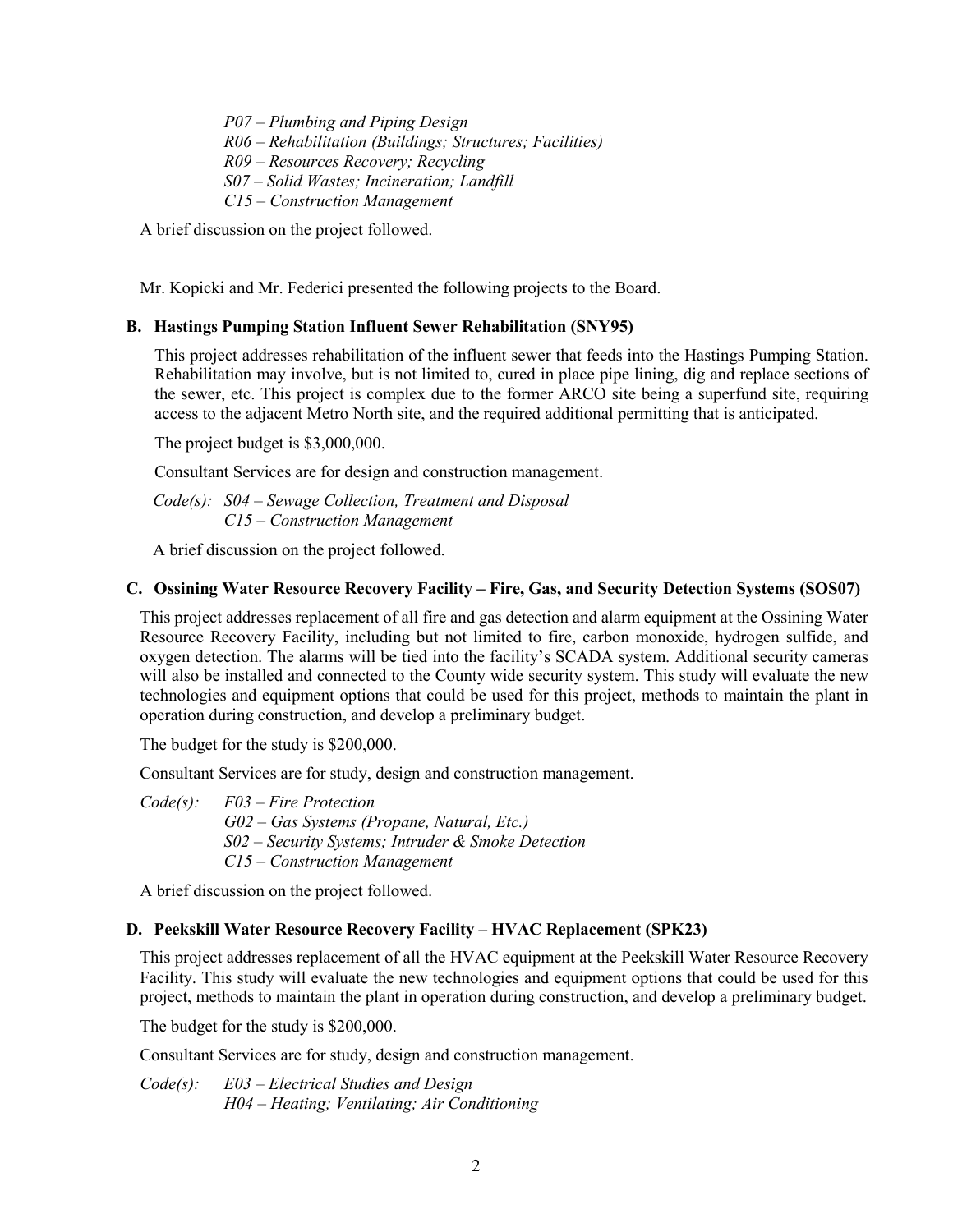*R06 – Rehabilitation (Buildings; Structures; Facilities) C15 – Construction Management*

A brief discussion on the project followed.

# **E. McGregory Brook Relief Sewer (SPK26)**

This project addresses construction of a relief sewer and associated manholes on the McGregory Brook Intercepting Sewer in the City of Peekskill.

The project budget is \$1,500,000.

Consultant Services are for design and construction management.

*Code(s): S04 – Sewage Collection, Treatment and Disposal C15 – Construction Management*

A brief discussion on the project followed.

### **F. Yonkers Joint Water Resource Recovery Facility – Primary Sludge Gravity Thickener Piping Replacement and Process Improvements (SY044)**

This project addresses replacement of the primary sludge gravity thickener collection equipment, at the Yonkers Joint Water Resource Recovery Facility including but not limited to the piping and valves; the installation of new primary sludge bar screens; and/or the replacement of the existing influent bar screens; installation of new sludge grinders; and relocation of the digester overflow pipe. The work will also include all mechanical, electrical, instrumentation, controls, HVAC, plumbing, architectural, or structural work and appurtenances as required.

The design will review the hydraulics of the system, determine if the pipe routing or process flow should be changed, evaluate the installation of new sludge bar screens (preferably one for each gravity thickener) or the use of alternative equipment for sludge conditioning such as a recirculating sludge conditioning line that separates rags and grit, and/or a material separator such as a STRAINPRESS or equal, evaluate replacement alternatives for the existing influent bar screens, and develop a construction staging or bypass plan to keep the process in operation while replacing all equipment.

The project budget is \$10,000,000.

Consultant Services are for design and construction management.

| Code(s): | $E03$ – Electrical Studies and Design                    |
|----------|----------------------------------------------------------|
|          | H04 - Heating; Ventilating; Air Conditioning             |
|          | $P07 - Plumbing \& Piping Design$                        |
|          | R06 – Rehabilitation (Buildings; Structures; Facilities) |
|          | S04 – Sewage Collection, Treatment and Disposal          |
|          | $C15$ – Construction Management                          |

A brief discussion on the project followed.

### **G. Yonkers Joint Water Resource Recovery Facility – Solids Handling Upgrades (SY045)**

This project addresses replacement of all the solids handling equipment at the Yonkers Joint Water Resource Recovery Facility, including, but not limited to, dewatering equipment, piping, pumping, screw conveyors, hoppers polymer systems, filtrate drainage, spray water, waste gas system, odor control and HVAC. The study will evaluate the equipment and replacement options as well as other solids handling alternatives such as barging.

The budget for the study is \$600,000.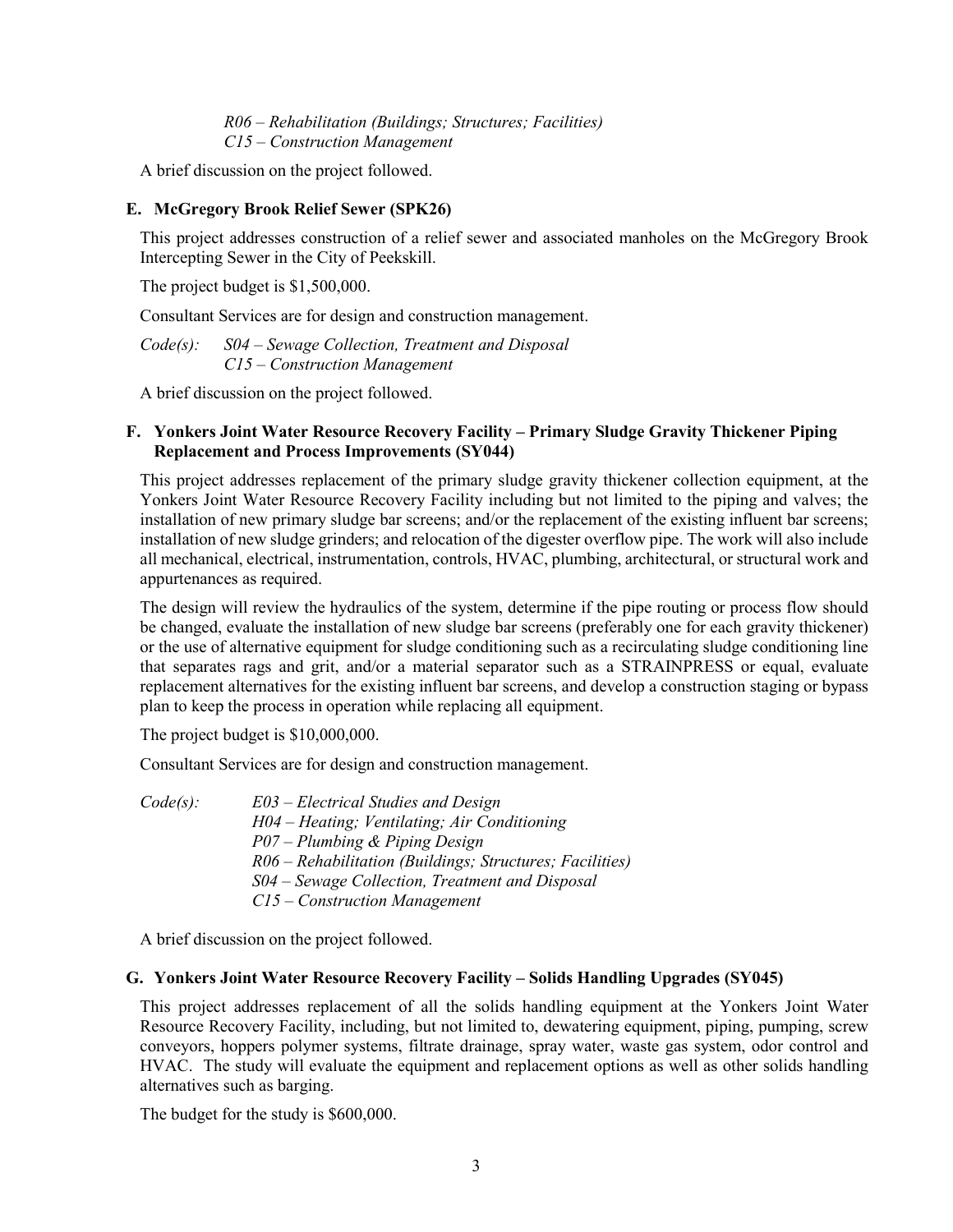Consultant Services are for study, design and construction management.

*Code(s): E03 – Electrical Studies and Design H04 – Heating; Ventilating; Air Conditioning P07 – Plumbing & Piping Design R06 – Rehabilitation (Buildings; Structures; Facilities) S04 – Sewage Collection, Treatment and Disposal C15 – Construction Management*

A brief discussion on the project followed.

Mr. Federici presented the following projects to the Board.

#### **H. Yonkers Joint Sewer Districts – Sewer Tunnel Rehabilitation (SY053)**

This project addresses the inspection and rehabilitation of several large diameter sewer tunnels in the Yonkers Joint Sewer Districts. The initial first phase study will provide the County with a recommended alternative and cost estimate. A future second phase will implement the selected alternative and perform the inspection, assess the results, and provide cost estimates of any necessary repairs. Design and construction administration of the actual repair work will occur as the final future third phase.

The budget for the study is \$200,000.

Consultant Services are for study, design and construction management.

*Code(s): S04 – Sewage Collection, Treatment and Disposal C15 – Construction Management*

A brief discussion on the project followed.

### **I. County Water District #1 – Alternate Water Supply (WD103)**

There are two remaining phases of this project. One phase will provide for uninterrupted power supply at the Central Avenue Pumping Station to ensure continuous water treatment during a utility power outage and may also provide a means to divert any off specification water out of the distribution system and into the stormwater collection system in the unlikely event that the UPS is not functioning. The other phase will extend the Kensico-Bronx Pipeline (KBP) from its current terminus at McLean Avenue in Yonkers into the Bronx borough of New York City to connect to the City's water distribution system. This connection will provide a redundant backup water supply for County Water District #1 members. The work will include the installation of additional water meters, hydrants, and valves and improvements at New York City's Shaft 22 located in Yonkers.

The project budget is \$38,000,000.

Consultant Services are for design and construction management.

*Code(s): E03 – Electrical Studies and Design W03 – Water Supply; Treatment & Distribution C15 – Construction Management*

A brief discussion on the project followed.

# **J. County Water District #1 – Rehabilitation of the 48" Kensico-Bronx Pipeline (WD105)**

This project addresses evaluation of the overall condition of the 48" diameter Kensico-Bronx Pipeline and identify any needed rehabilitation and drainage improvements as well as study replacement and routing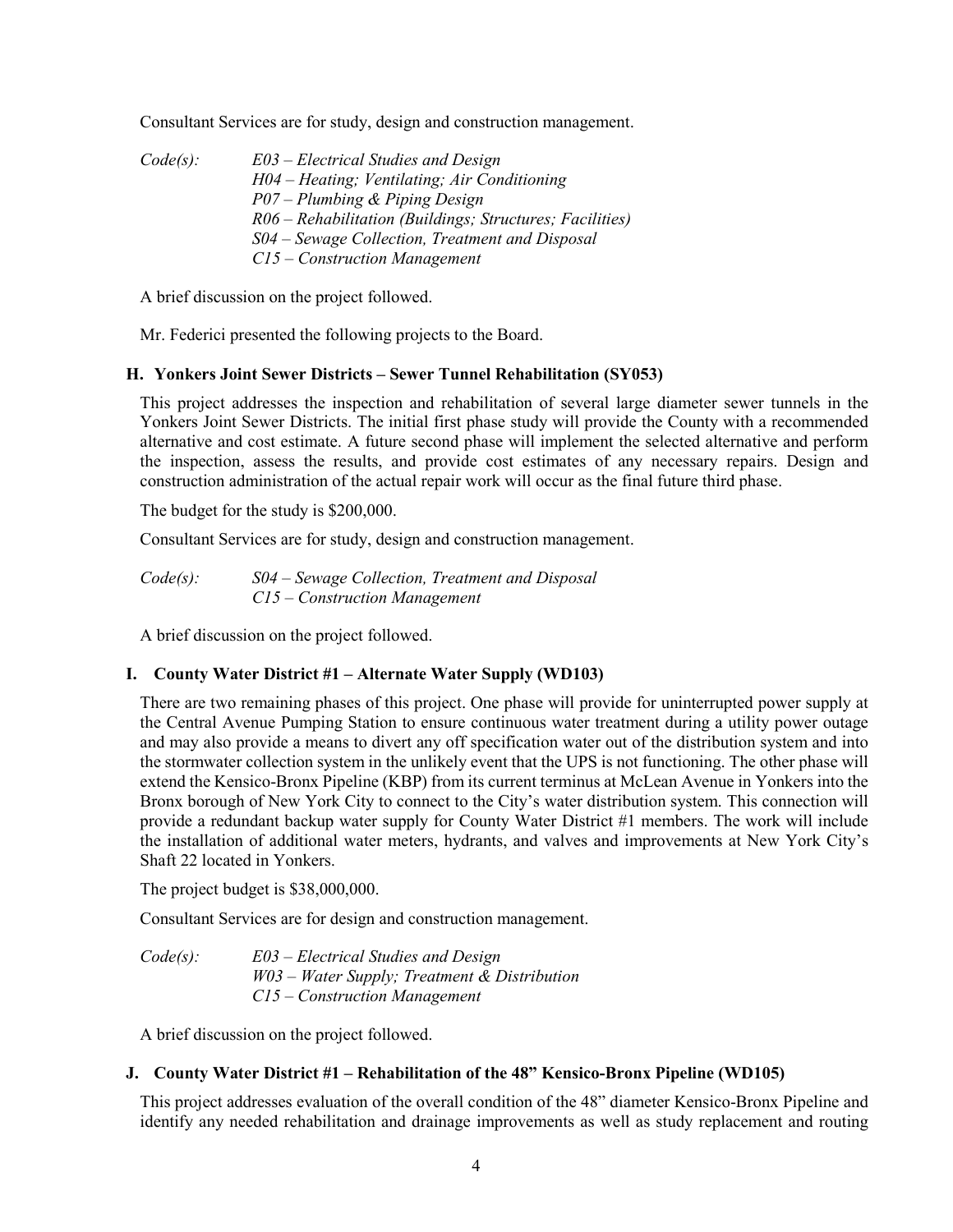alternatives. Preliminary cost estimates for each type of deficiency will be provided and possible construction phasing and methods to ensure continuous, uninterrupted supply of drinking water in compliance with federal, state, and local regulatory requirements.

The budget for the study is \$750,000.

Consultant Services are for study, design and construction management.

*Code(s): W03 – Water Supply; Treatment & Distribution C15 – Construction Management* 

A brief discussion on the project followed.

#### **K. Project Management Services (Environmental Facilities)**

Project management services are required to assist the Department of Environmental Facilities in managing the capital program and reducing the backlog of projects awaiting completion. The consultant will provide study services, design services, and construction administration services for various sewer, water, or refuse disposal projects. The consultant may also coordinate with County staff in the oversight of other consultants assigned to environmental facilities projects. The term of the consultant agreement shall be for three (3) years with an option for an additional two (2) years.

Project fee is approximately \$2,000,000 annually.

Consultant Services are for study, design, and construction management.

*Code(s): R09 – Resources Recovery; Recycling S04 – Sewage Collection, Treatment and Disposal S07 – Solid Wastes; Incineration; Landfill W03 – Water Supply; Treatment & Distribution C15 – Construction Management* 

A brief discussion on the project followed.

The Board went into Executive Session to review the current lists of consultant firms for the associated codes for each project and to discuss the qualifications of the consultant firms to perform the requested work.

#### **III. Consultant Qualification Lists**

The Board returned from Executive Session with a consultant qualification list for each project.

A motion to approve the consultant qualification list for the **Refuse Disposal District #1 – Material Recovery Facility and Transfer Station Rehabilitation (RD017)** was made by Mr. Fleisig, seconded by Mr. Gedney. The motion carried by the following vote:

Aye: Cesare J. Manfredi, PE, Chair Morgen Fleisig, RA, Member Paul Fraioli, PE, Member Rex B. Gedney, AIA, Member Thomas Rudolph, PE, Member Eliot Senor, PE, LS, Member

The consultant qualification list for this project is attached.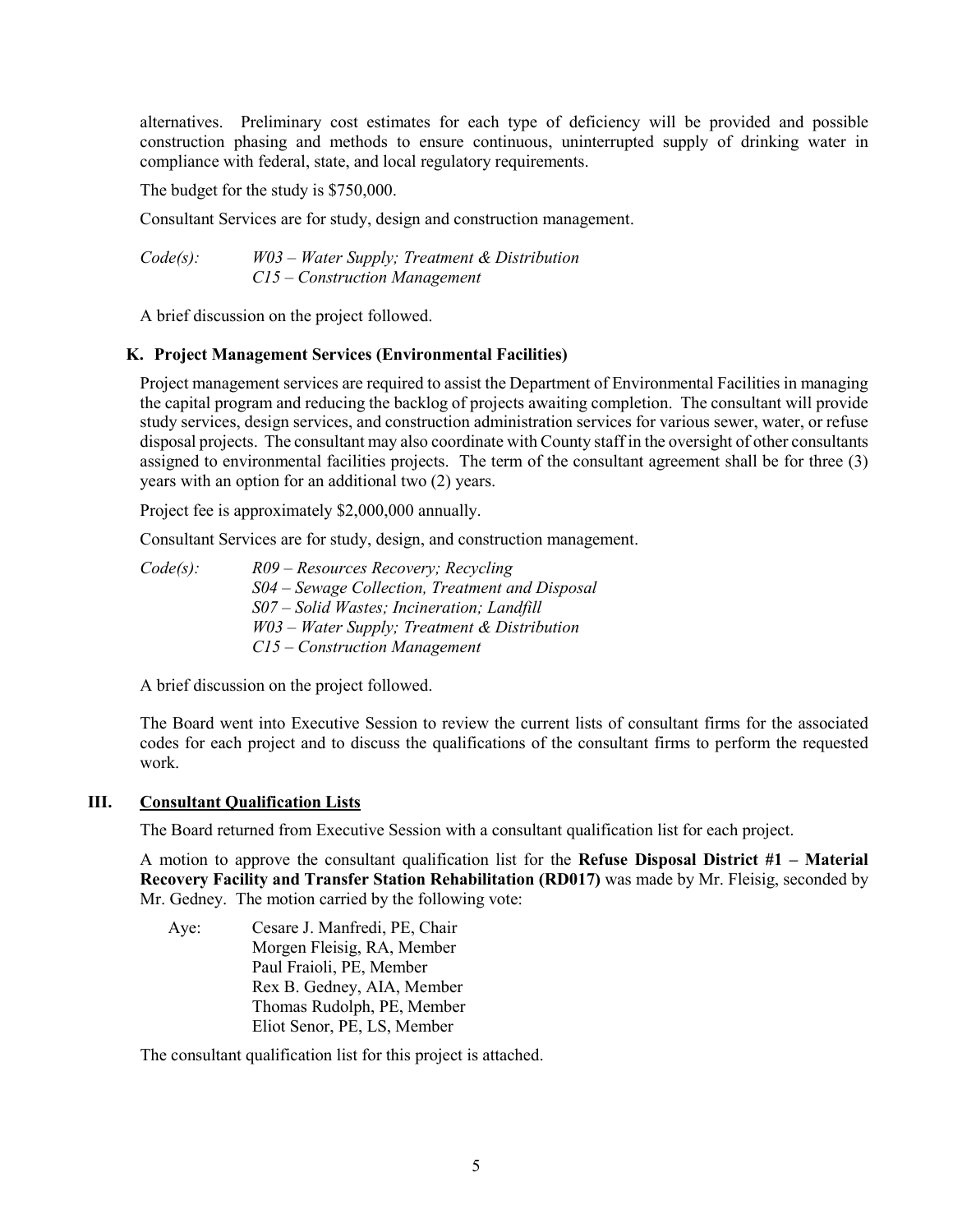A motion to approve the consultant qualification list for the **Hastings Pumping Station Influent Sewer Rehabilitation (SNY95)** was made by Mr. Fraioli, seconded by Mr. Fleisig. The motion carried by the following vote:

Aye: Cesare J. Manfredi, PE, Chair Morgen Fleisig, RA, Member Paul Fraioli, PE, Member Rex B. Gedney, AIA, Member Thomas Rudolph, PE, Member Eliot Senor, PE, LS, Member

The consultant qualification list for this project is attached.

A motion to approve the consultant qualification list for the **Ossining Water Resource Recovery Facility – Fire, Gas, and Security Detection Systems (SOS07)** was made by Mr. Rudolph, seconded by Mr. Fraioli. The motion carried by the following vote:

Aye: Cesare J. Manfredi, PE, Chair Morgen Fleisig, RA, Member Paul Fraioli, PE, Member Rex B. Gedney, AIA, Member Thomas Rudolph, PE, Member Eliot Senor, PE, LS, Member

The consultant qualification list for this project is attached.

A motion to approve the consultant qualification list for the **Peekskill Water Resource Recovery Facility – HVAC Replacement (SPK23)** was made by Mr. Gedney, seconded by Mr. Senor. The motion carried by the following vote:

| Aye: | Cesare J. Manfredi, PE, Chair |
|------|-------------------------------|
|      | Morgen Fleisig, RA, Member    |
|      | Paul Fraioli, PE, Member      |
|      | Rex B. Gedney, AIA, Member    |
|      | Thomas Rudolph, PE, Member    |
|      | Eliot Senor, PE, LS, Member   |

The consultant qualification list for this project is attached.

A motion to approve the consultant qualification list for the **McGregory Brook Relief Sewer (SPK26)** was made by Mr. Fraioli, seconded by Mr. Senor. The motion carried by the following vote:

Aye: Cesare J. Manfredi, PE, Chair Morgen Fleisig, RA, Member Paul Fraioli, PE, Member Rex B. Gedney, AIA, Member Thomas Rudolph, PE, Member Eliot Senor, PE, LS, Member

The consultant qualification list for this project is attached.

A motion to approve the consultant qualification list for the **Yonkers Joint Water Resource Recovery Facility – Primary Sludge Gravity Thickener Piping Replacement and Process Improvements (SY044)** was made by Mr. Senor, seconded by Mr. Rudolph. The motion carried by the following vote:

Aye: Cesare J. Manfredi, PE, Chair Morgen Fleisig, RA, Member Paul Fraioli, PE, Member Rex B. Gedney, AIA, Member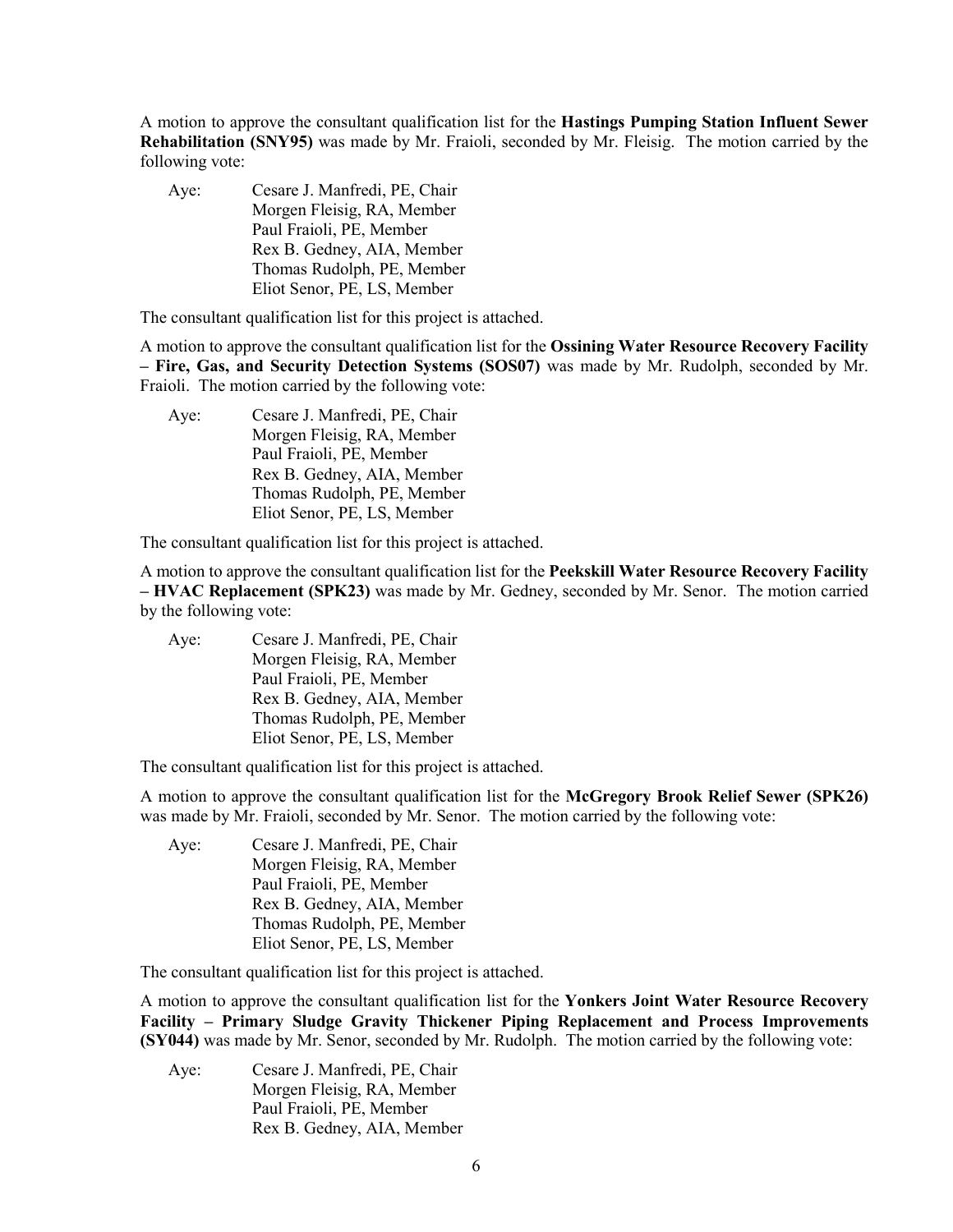Thomas Rudolph, PE, Member Eliot Senor, PE, LS, Member

The consultant qualification list for this project is attached.

A motion to approve the consultant qualification list for the **Yonkers Joint Water Resource Recovery Facility – Solids Handling Upgrades (SY045)** was made by Mr. Gedney, seconded by Mr. Senor. The motion carried by the following vote:

Aye: Cesare J. Manfredi, PE, Chair Morgen Fleisig, RA, Member Paul Fraioli, PE, Member Rex B. Gedney, AIA, Member Thomas Rudolph, PE, Member Eliot Senor, PE, LS, Member

The consultant qualification list for this project is attached.

A motion to approve the consultant qualification list for the **Yonkers Joint Sewer Districts – Sewer Tunnel Rehabilitation (SY053)** was made by Mr. Gedney, seconded by Mr. Fraioli. The motion carried by the following vote:

Aye: Cesare J. Manfredi, PE, Chair Morgen Fleisig, RA, Member Paul Fraioli, PE, Member Rex B. Gedney, AIA, Member Thomas Rudolph, PE, Member Eliot Senor, PE, LS, Member

The consultant qualification list for this project is attached.

A motion to approve the consultant qualification list for the **County Water District #1 – Alternate Water Supply (WD103)** was made by Mr. Senor, seconded by Mr. Gedney. The motion carried by the following vote:

Aye: Cesare J. Manfredi, PE, Chair Morgen Fleisig, RA, Member Paul Fraioli, PE, Member Rex B. Gedney, AIA, Member Thomas Rudolph, PE, Member Eliot Senor, PE, LS, Member

The consultant qualification list for this project is attached.

A motion to approve the consultant qualification list for the **County Water District #1 – Rehabilitation of the 48" Kensico-Bronx Pipeline (WD105)** was made by Mr. Fraioli, seconded by Mr. Senor. The motion carried by the following vote:

Aye: Cesare J. Manfredi, PE, Chair Morgen Fleisig, RA, Member Paul Fraioli, PE, Member Rex B. Gedney, AIA, Member Thomas Rudolph, PE, Member Eliot Senor, PE, LS, Member

The consultant qualification list for this project is attached.

A motion to approve the consultant qualification list for the **Project Management Services (Environmental Facilities)** was made by Mr. Fleisig, seconded by Mr. Senor. The motion carried by the following vote: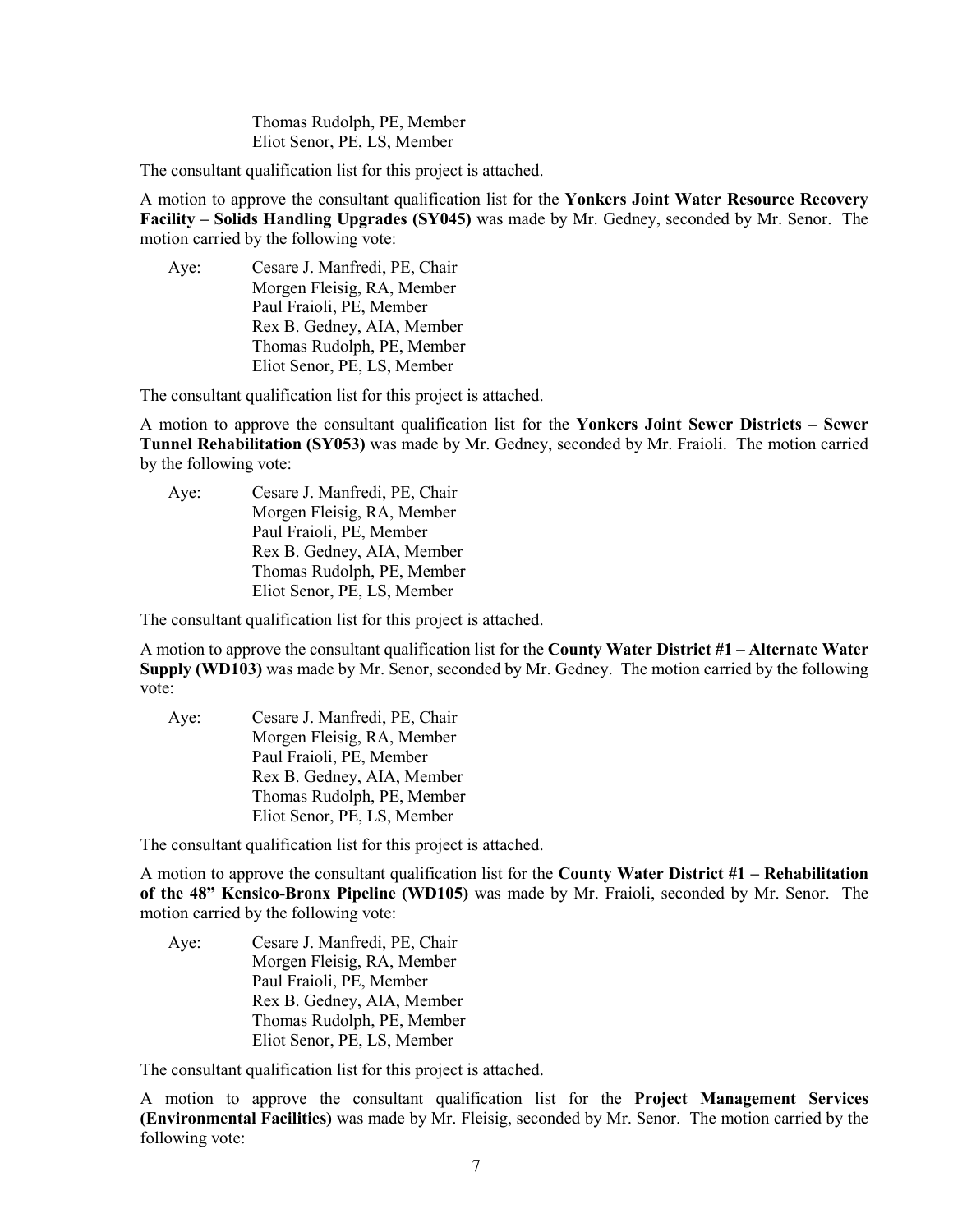Aye: Cesare J. Manfredi, PE, Chair Morgen Fleisig, RA, Member Paul Fraioli, PE, Member Rex B. Gedney, AIA, Member Thomas Rudolph, PE, Member Eliot Senor, PE, LS, Member

The consultant qualification list for this project is attached.

# **IV. Adjournment**

The Board adjourned at 4:35 p.m.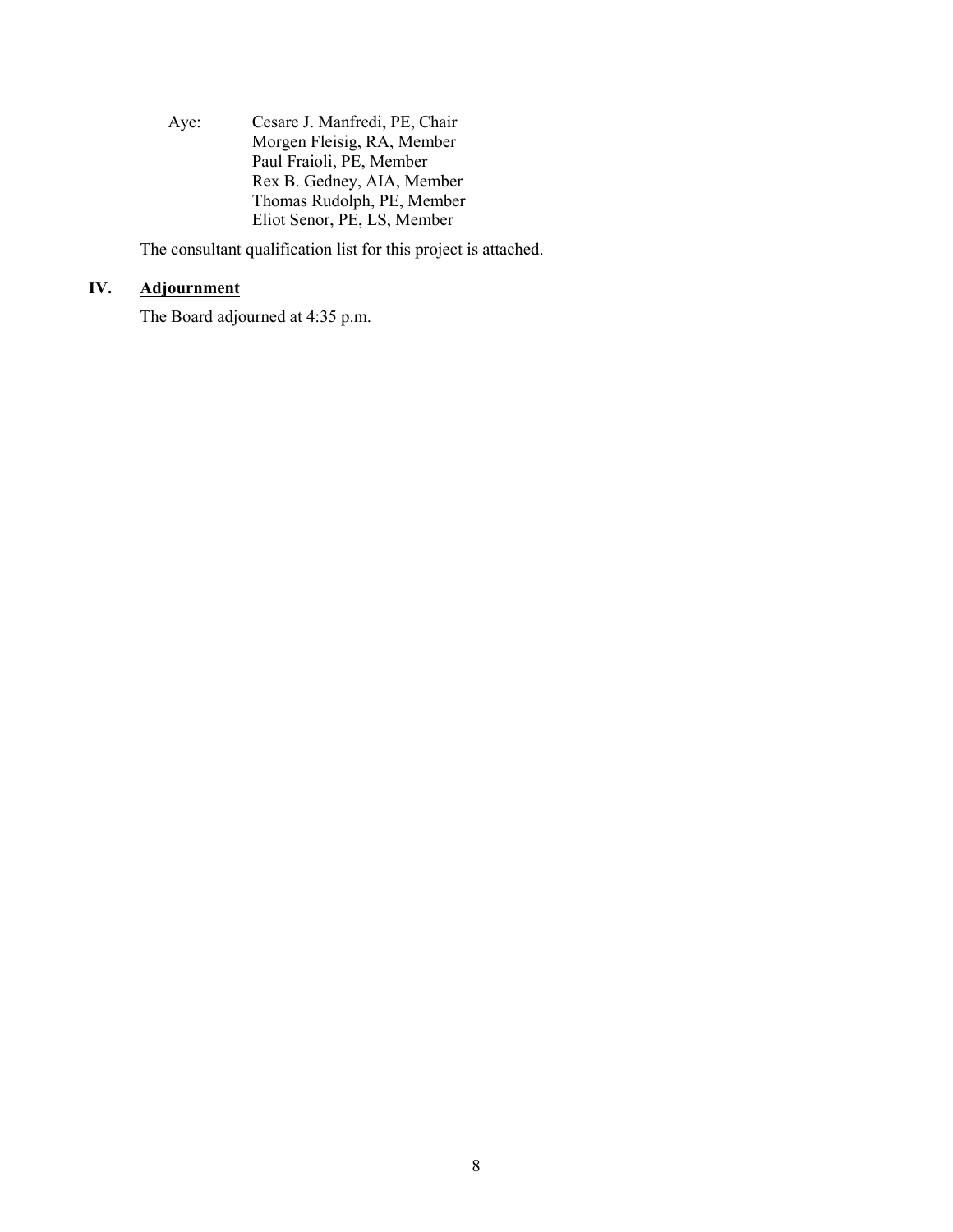| <b>Project I:</b>  | <b>A.</b> | <b>Refuse Disposal District #1 - Material Recovery Facility and</b><br><b>Transfer Station Rehabilitation (RD017)</b> |
|--------------------|-----------|-----------------------------------------------------------------------------------------------------------------------|
| <b>Department:</b> |           | <b>Environmental Facilities</b>                                                                                       |
| Code(s):           |           | R06 - Rehabilitation (Buildings; Structures; Facilities)                                                              |
|                    |           | H04 - Heating; Ventilating; Air Conditioning                                                                          |
|                    |           | P07 - Plumbing and Piping Design                                                                                      |
|                    |           | <b>E03 - Electrical Studies and Design</b>                                                                            |
|                    |           | R09 - Resources Recovery; Recycling                                                                                   |
|                    |           | S07 - Solid Wastes; Incineration; Landfill                                                                            |
|                    |           | <b>C15 - Construction Management</b>                                                                                  |
|                    |           |                                                                                                                       |

- ARCADIS of New York, Inc. (White Plains, NY)
- Barton & Loguidice, DPC (Somers, NY)
- CDM Smith (Woodbury, NY)
- Cornerstone Engineering and Land Surveying, PLLC (Middletown, NY)
- Environmental Design & Research, Landscape Architecture, Engineering & Environmental Services, DPC (Syracuse, NY; WBE)
- H2M architects + engineers (Purchase, NY)
- Henningson, Durham & Richardson Architecture and Engineering, PC (White Plains, NY)
- LGM Consultants Engineering Services, PLLC (Tarrytown, NY; WBE)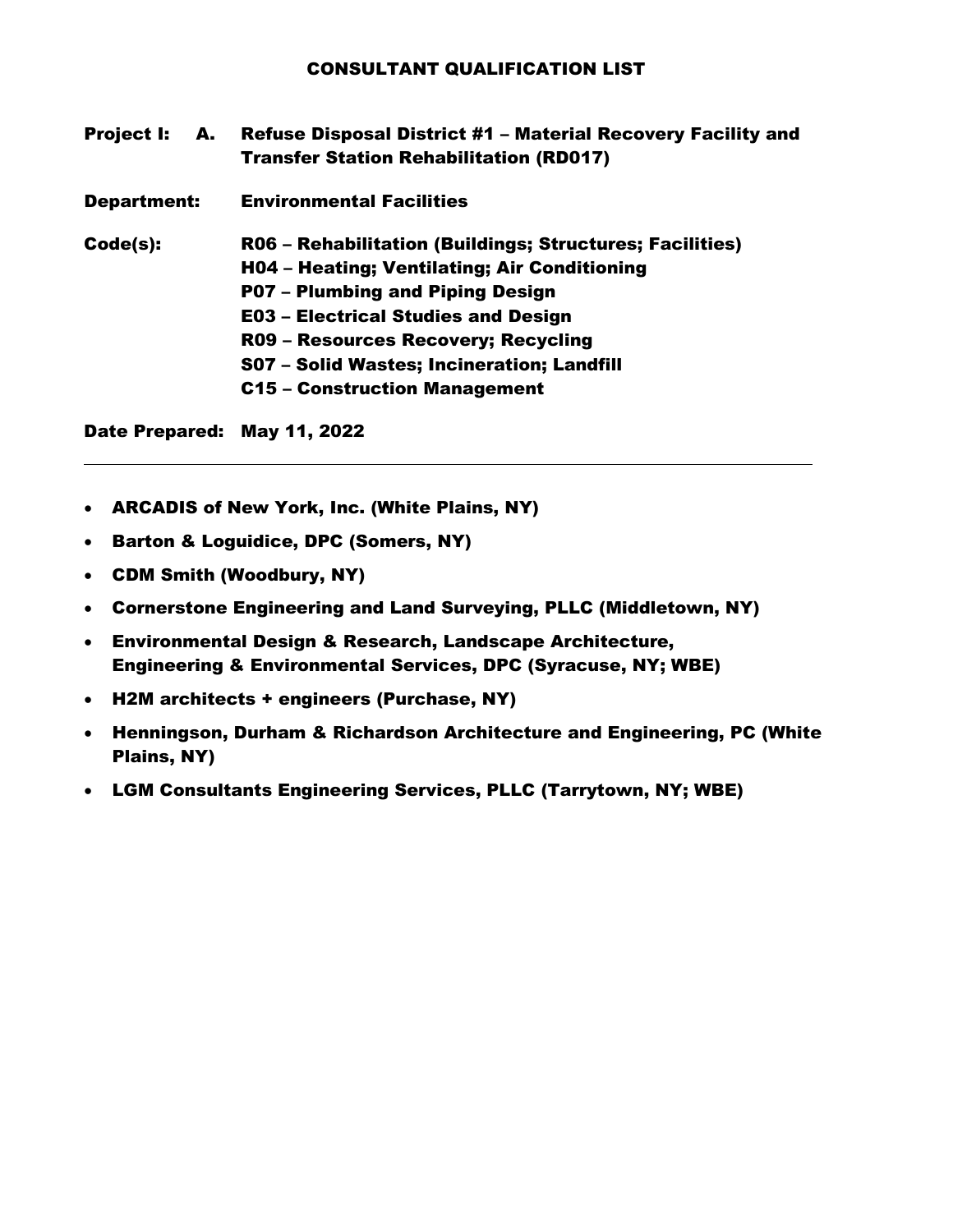| Project I: B.      | <b>Hastings Pumping Station Influent Sewer Rehabilitation (SNY95)</b>            |
|--------------------|----------------------------------------------------------------------------------|
| <b>Department:</b> | <b>Environmental Facilities</b>                                                  |
| Code(s):           | S04 – Sewage Collection, Treatment and Disposal<br>C15 - Construction Management |

- AI Engineers, Inc. (Dolph Rotfeld Engineering, PC) (Middletown, CT; MBE)
- ARCADIS of New York, Inc. (White Plains, NY)
- Brown and Caldwell (New York, NY)
- Cameron Engineering & Associates, LLP (Woodbury, NY)
- Environmental Design & Research, Landscape Architecture, Engineering & Environmental Services, DPC (Syracuse, NY; WBE)
- Greeley and Hansen LLC (New York, NY)
- H2M architects + engineers (Purchase, NY)
- Hazen and Sawyer, DPC (New York, NY)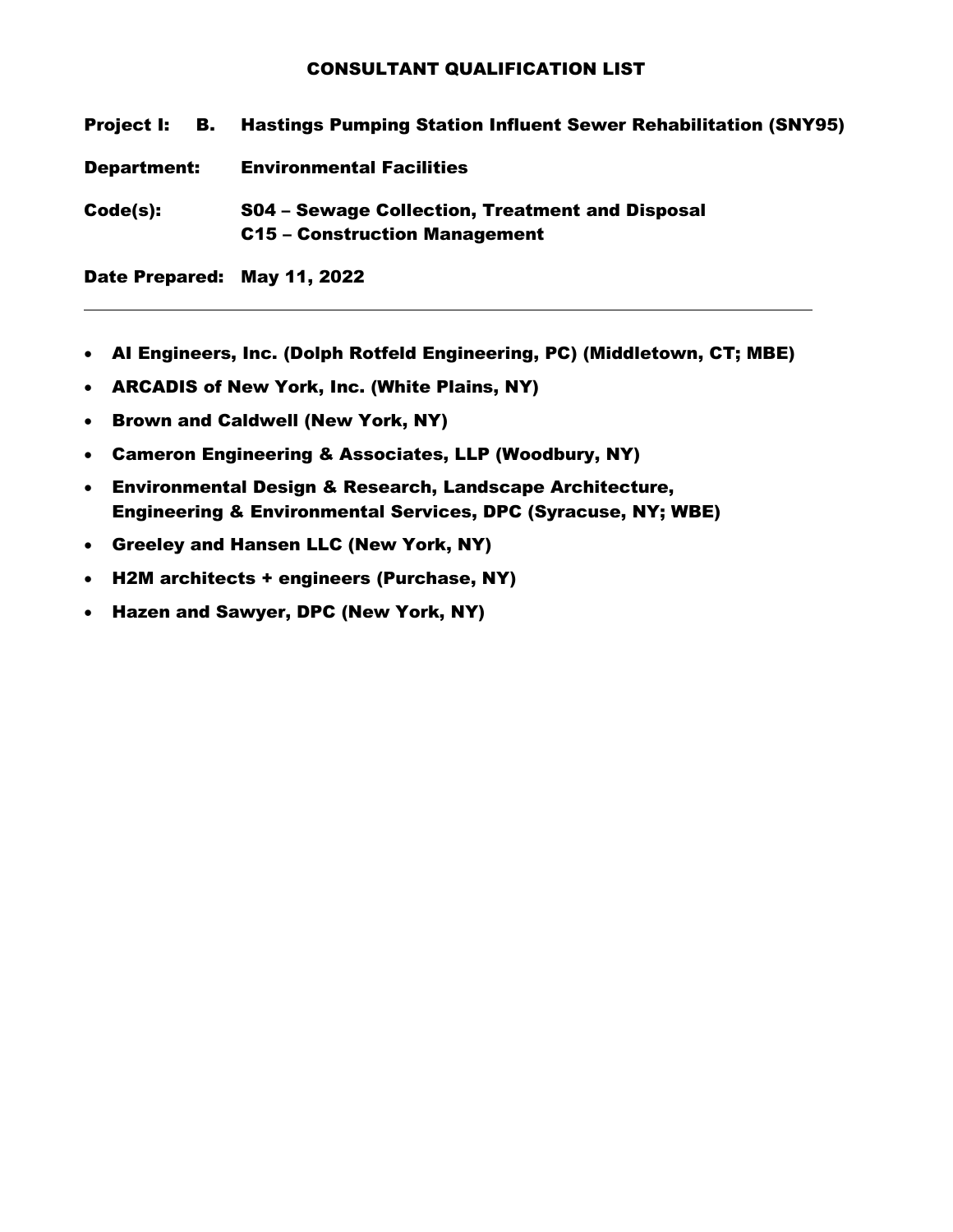Project I: C. Ossining Water Resource Recovery Facility – Fire, Gas, and Security Detection Systems (SOS07) Department: Environmental Facilities Code(s): F03 – Fire Protection G02 – Gas Systems (Propane, Natural, Etc.) S02 – Security Systems; Intruder & Smoke Detection C15 – Construction Management Date Prepared: May 11, 2022

• Cameron Engineering & Associates, LLP (Woodbury, NY)

- CPL Architects, Engineers, Landscape Architect and Surveyor, DPC (Somers, NY)
- French & Parrello Associates, PA (Wall, NJ)
- Gannett Fleming Engineers and Architects, PC (New York, NY)
- Greeley and Hansen LLC (New York, NY)
- H2M architects + engineers (Purchase, NY)
- Lyn Staar Engineering, PC (White Plains, NY; WBE)
- OLA Consulting Engineers, PC (Hawthorne, NY)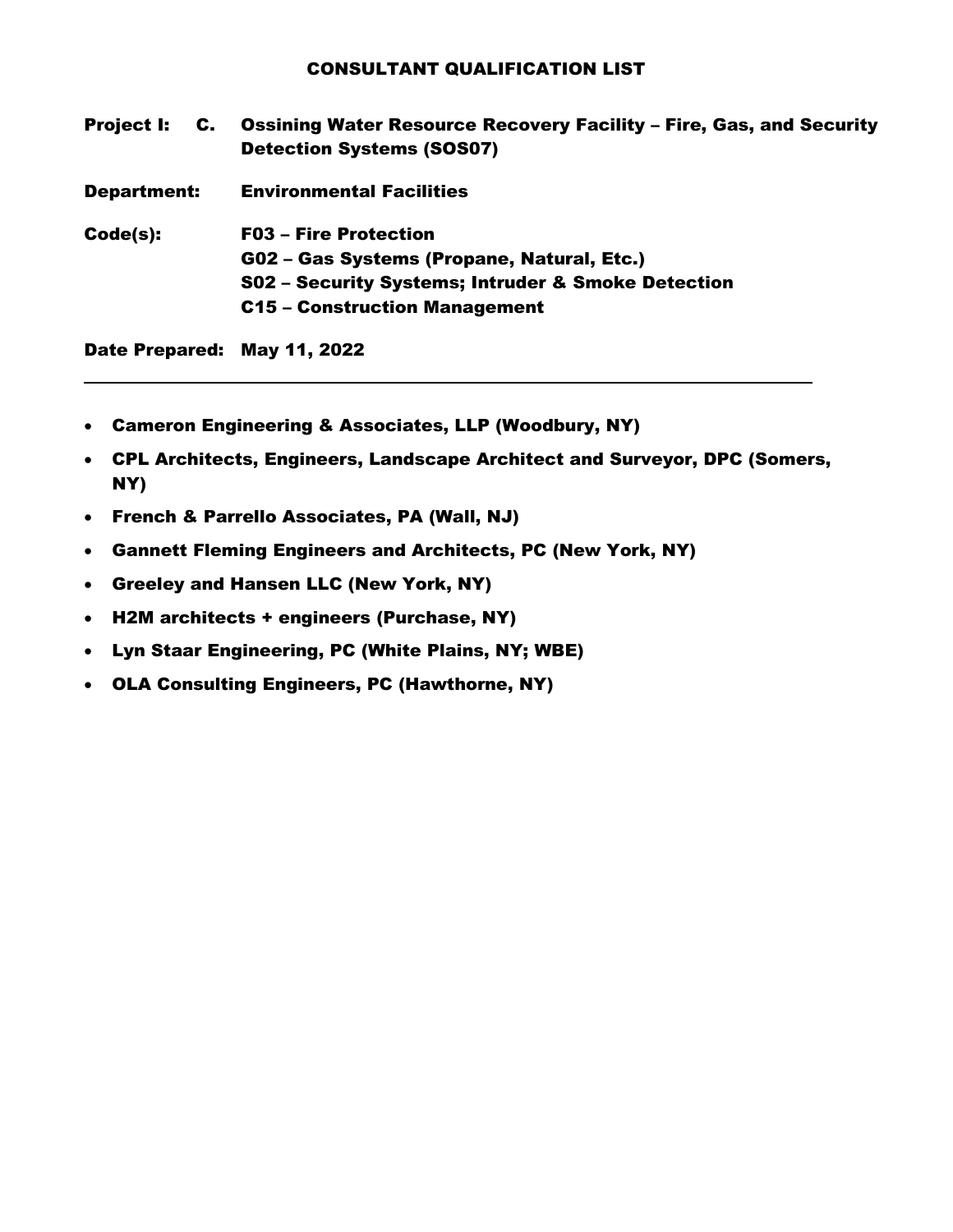Project I: D. Peekskill Water Resource Recovery Facility – HVAC Replacement (SPK23) Department: Environmental Facilities Code(s): E03 – Electrical Studies and Design H04 – Heating; Ventilating; Air Conditioning R06 – Rehabilitation (Buildings; Structures; Facilities) C15 – Construction Management

- Black & Veatch New York LLP (New York, NY)
- Cameron Engineering & Associates, LLP (Woodbury, NY)
- Collado Engineering, DPC (White Plains, NY; MBE)
- CPL Architects, Engineers, Landscape Architect and Surveyor, DPC (Somers, NY)
- Gannett Fleming Engineers and Architects, PC (New York, NY)
- Greeley and Hansen LLC (New York, NY)
- Hazen and Sawyer, DPC (New York, NY)
- Lyn Staar Engineering, PC (White Plains, NY; WBE)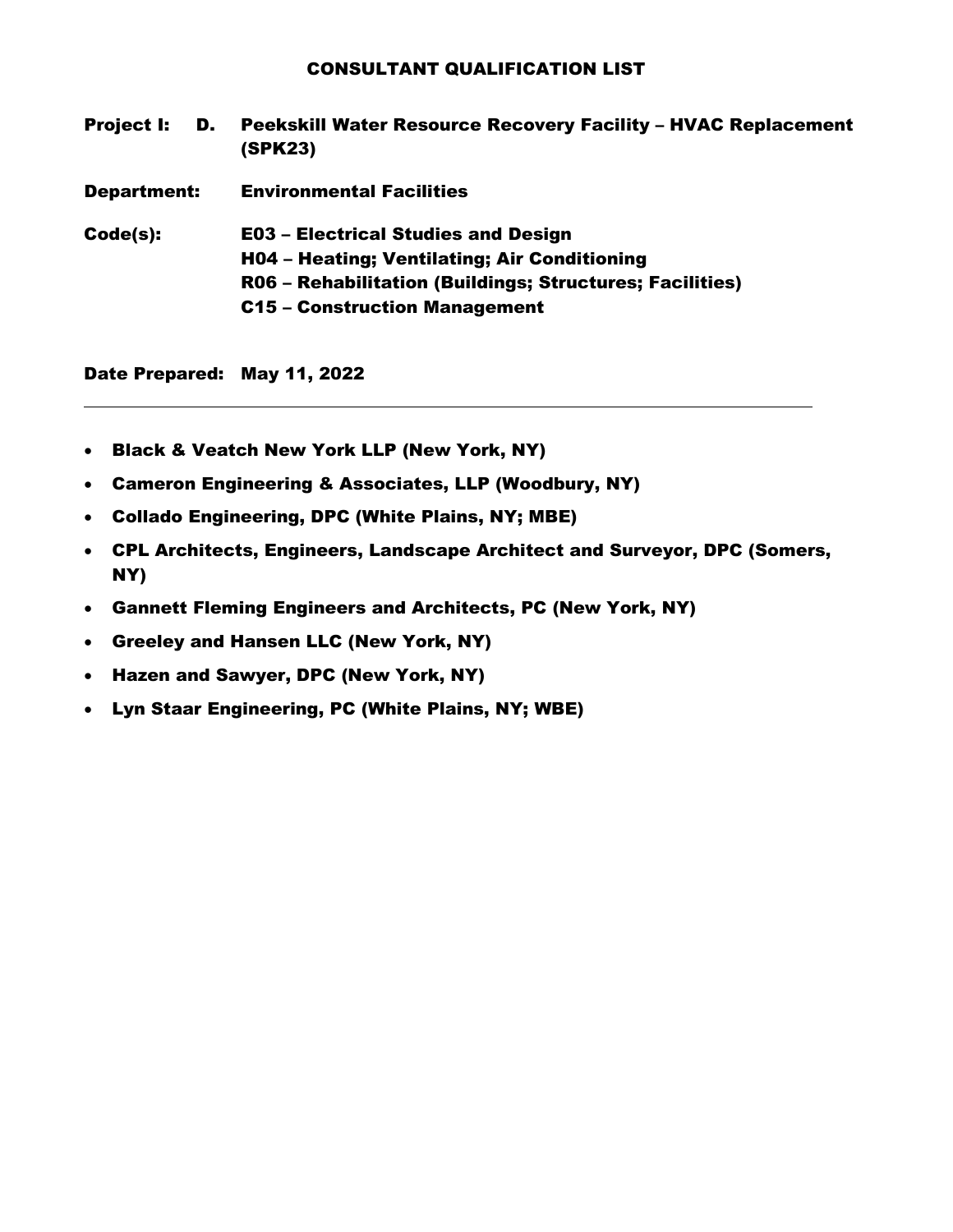Project I: E. McGregory Brook Relief Sewer (SPK26)

Department: Environmental Facilities

Code(s): S04 – Sewage Collection, Treatment and Disposal C15 – Construction Management

- AI Engineers, Inc. (Dolph Rotfeld Engineering, PC) (Middletown, CT; MBE)
- ARCADIS of New York, Inc. (White Plains, NY)
- Arup (New York, NY)
- Brown and Caldwell (New York, NY)
- CPL Architects, Engineers, Landscape Architect and Surveyor, DPC (Somers, NY)
- H2M architects + engineers (Purchase, NY)
- Hazen and Sawyer, DPC (New York, NY)
- LGM Consultants Engineering Services, PLLC (Tarrytown, NY; WBE)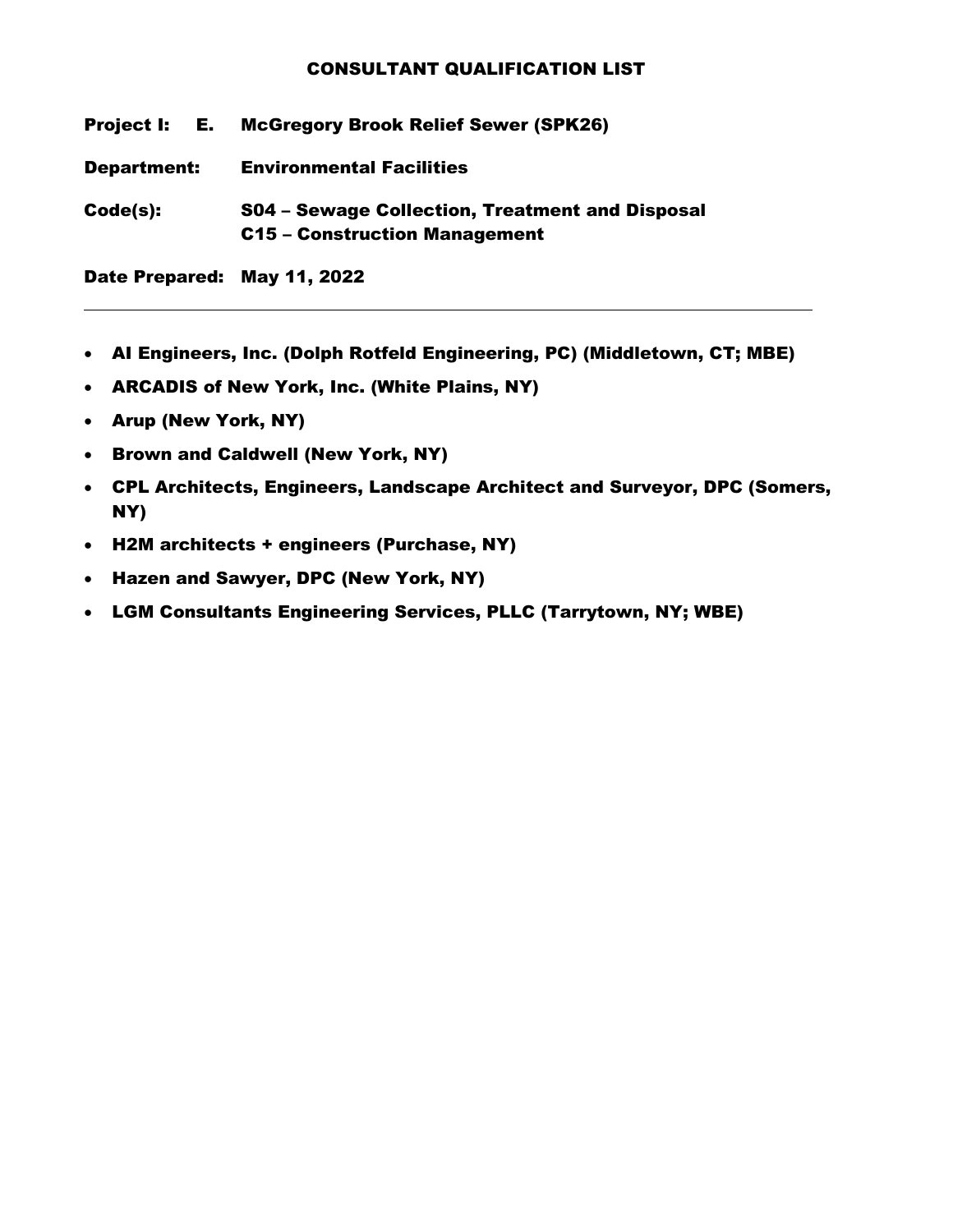- Project I: F. Yonkers Joint Water Resource Recovery Facility Primary Sludge Gravity Thickener Piping Replacement and Process Improvements (SY044)
- Department: Environmental Facilities

Code(s): E03 – Electrical Studies and Design H04 – Heating; Ventilating; Air Conditioning P07 – Plumbing & Piping Design R06 – Rehabilitation (Buildings; Structures; Facilities) S04 – Sewage Collection, Treatment and Disposal C15 – Construction Management

- ARCADIS of New York, Inc. (White Plains, NY)
- Brown and Caldwell (New York, NY)
- CDM Smith (Woodbury, NY)
- Gannett Fleming Engineers and Architects, PC (New York, NY)
- Greeley and Hansen LLC (New York, NY)
- H2M architects + engineers (Purchase, NY)
- Hazen and Sawyer, DPC (New York, NY)
- Savin Engineers, PC (Pleasantville, NY; MBE)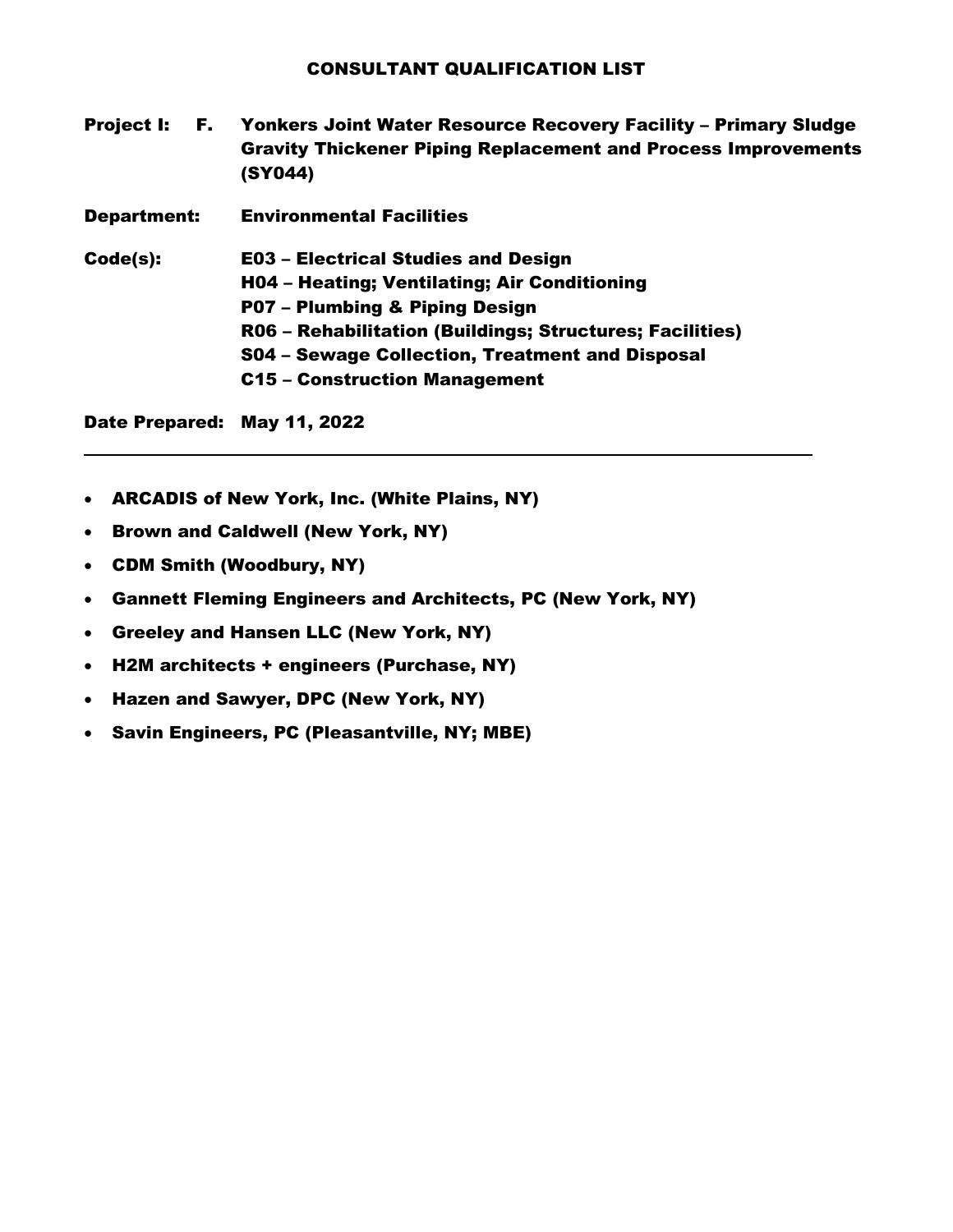- Project I: G. Yonkers Joint Water Resource Recovery Facility Solids Handling Upgrades (SY045)
- Department: Environmental Facilities

Code(s): E03 – Electrical Studies and Design

- H04 Heating; Ventilating; Air Conditioning
- P07 Plumbing & Piping Design
- R06 Rehabilitation (Buildings; Structures; Facilities)
- S04 Sewage Collection, Treatment and Disposal
- C15 Construction Management

- ARCADIS of New York, Inc. (White Plains, NY)
- Barton & Loguidice, DPC (Somers, NY)
- CDM Smith (Woodbury, NY)
- Environmental Design & Research, Landscape Architecture, Engineering & Environmental Services, DPC (Syracuse, NY; WBE)
- H2M architects + engineers (Purchase, NY)
- Hazen and Sawyer, DPC (New York, NY)
- O'Brien & Gere Engineers, Inc. / Ramboll Americas Engineering Solutions, Inc. (White Plains, NY)
- Savin Engineers, PC (Pleasantville, NY; MBE)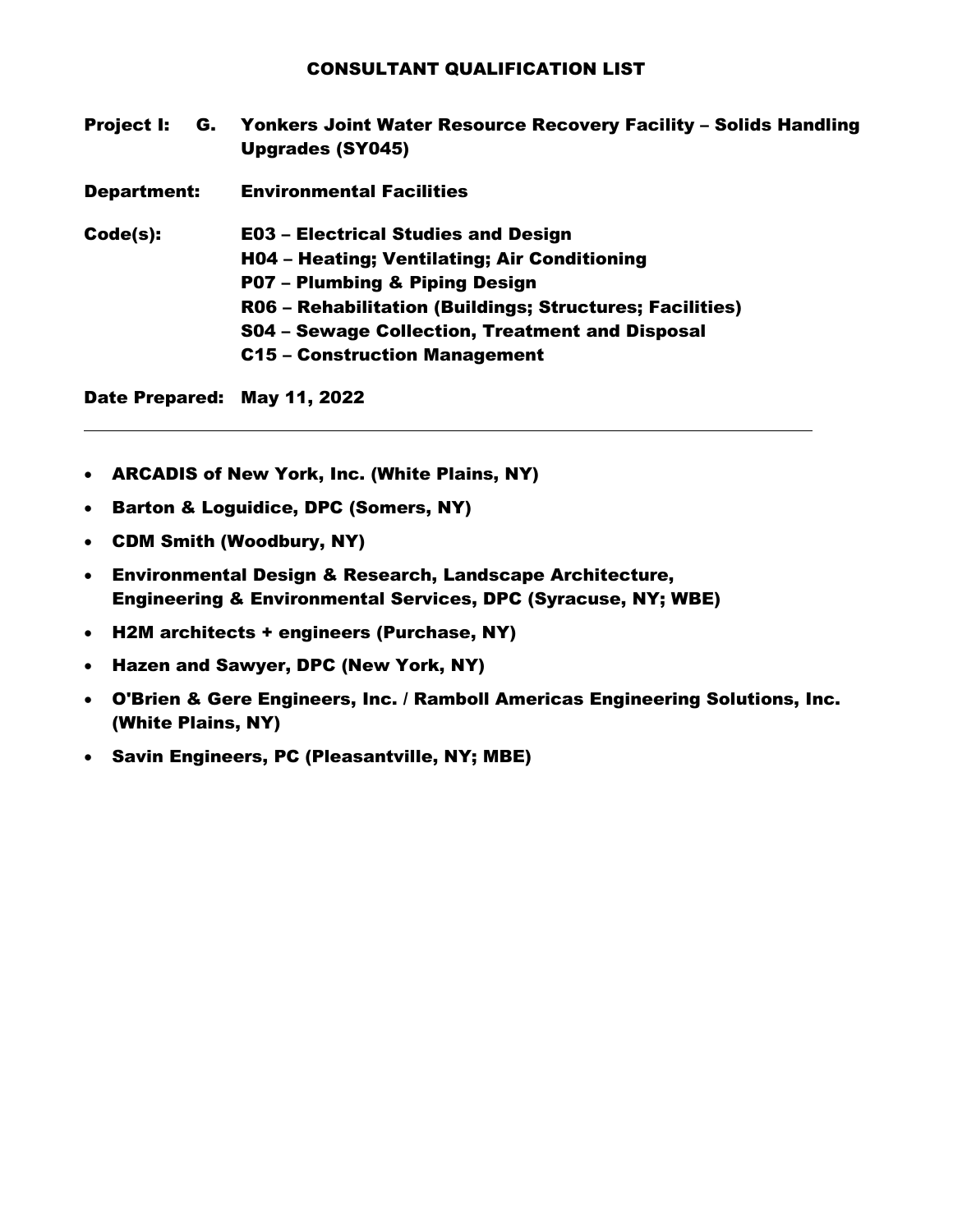Project I: H. Yonkers Joint Sewer Districts – Sewer Tunnel Rehabilitation (SY053) Department: Environmental Facilities Code(s): S04 – Sewage Collection, Treatment and Disposal C15 – Construction Management

- AI Engineers, Inc. (Dolph Rotfeld Engineering, PC) (Middletown, CT; MBE)
- ARCADIS of New York, Inc. (White Plains, NY)
- Barton & Loguidice, DPC (Somers, NY)
- Brown and Caldwell (New York, NY)
- CDM Smith (Woodbury, NY)
- CPL Architects, Engineers, Landscape Architect and Surveyor, DPC (Somers, NY)
- Hazen and Sawyer, DPC (New York, NY)
- Mott MacDonald NY, Inc. (Tarrytown, NY)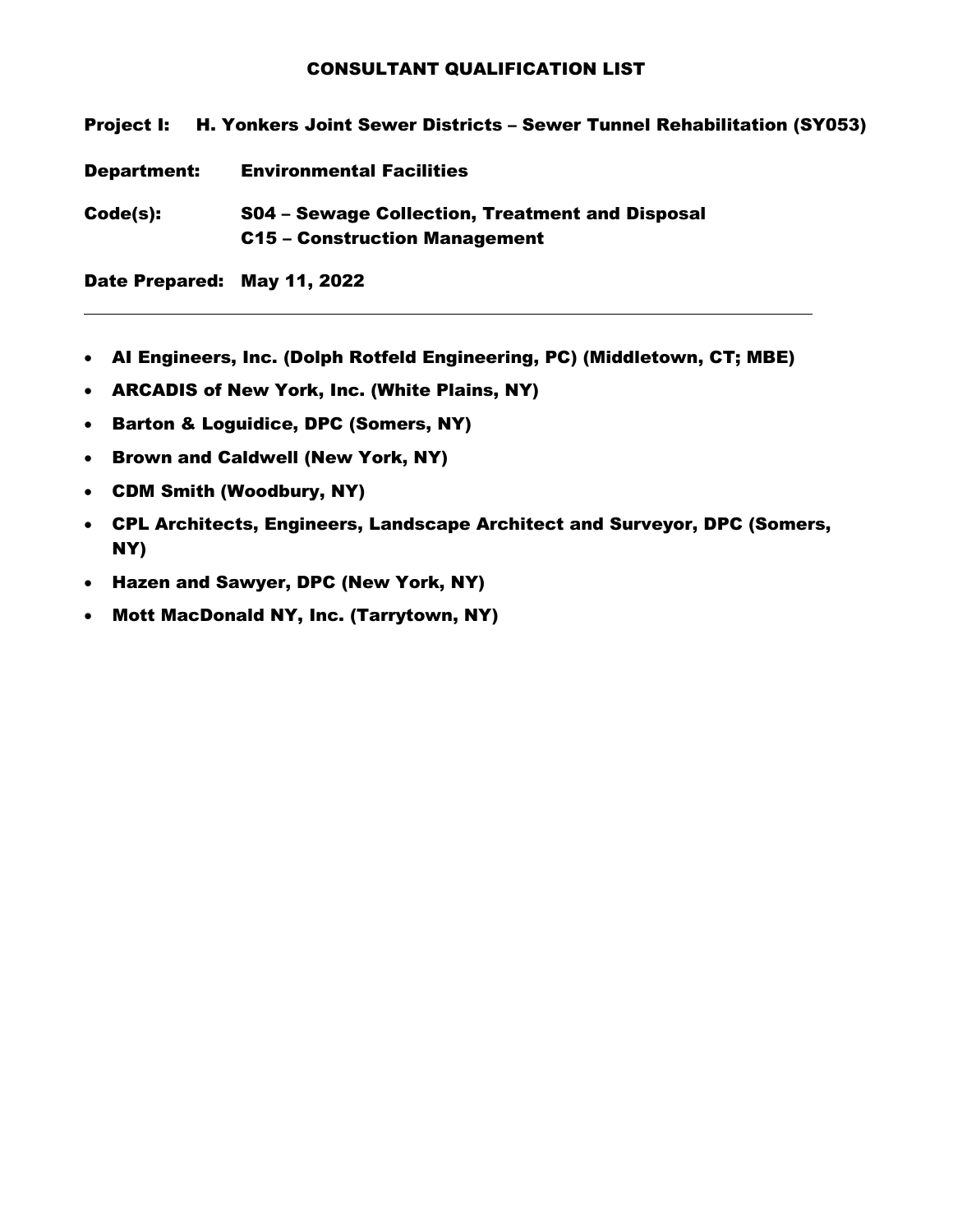| Project I:  | <b>County Water District #1 - Alternate Water Supply (WD103)</b> |
|-------------|------------------------------------------------------------------|
| Department: | <b>Environmental Facilities</b>                                  |
| Code(s):    | <b>E03 - Electrical Studies and Design</b>                       |
|             | W03 - Water Supply; Treatment & Distribution                     |
|             | C15 - Construction Management                                    |
|             |                                                                  |

- ARCADIS of New York, Inc. (White Plains, NY)
- Arup (New York, NY)
- C&S Companies (Syracuse, NY)
- Environmental Design & Research, Landscape Architecture, Engineering & Environmental Services, DPC (Syracuse, NY; WBE)
- Gannett Fleming Engineers and Architects, PC (New York, NY)
- GHD Consulting Engineers, LLC (Syracuse, NY)
- H2M architects + engineers (Purchase, NY)
- Hazen and Sawyer, DPC (New York, NY)
- O'Brien & Gere Engineers, Inc. / Ramboll Americas Engineering Solutions, Inc. (White Plains, NY)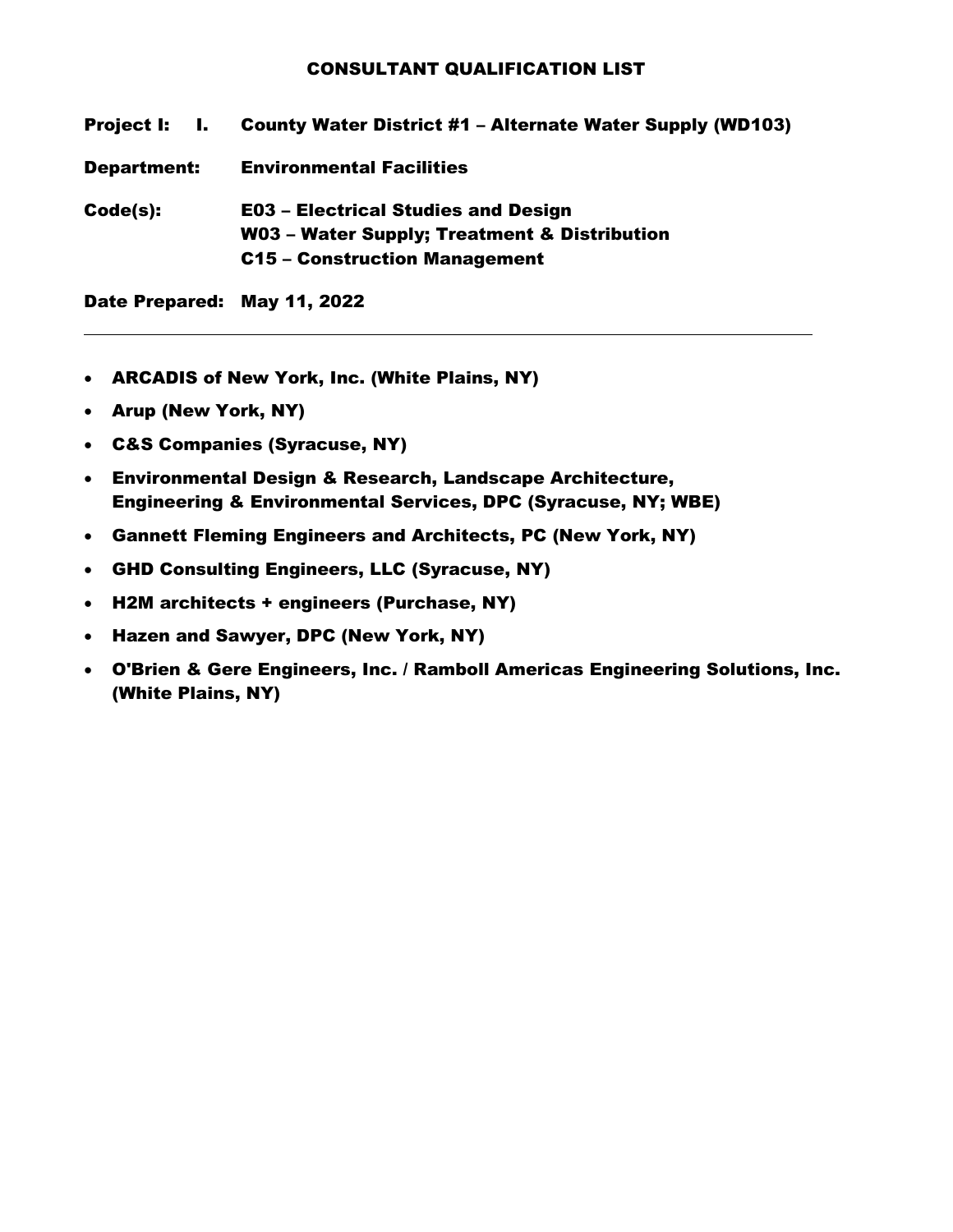| <b>Project I:</b><br>J.     | <b>County Water District #1 - Rehabilitation of the 48" Kensico-Bronx</b><br>Pipeline (WD105) |
|-----------------------------|-----------------------------------------------------------------------------------------------|
| <b>Department:</b>          | <b>Environmental Facilities</b>                                                               |
| Code(s):                    | W03 - Water Supply; Treatment & Distribution<br>C15 - Construction Management                 |
| Date Prepared: May 11, 2022 |                                                                                               |

- ARCADIS of New York, Inc. (White Plains, NY)
- Arup (New York, NY)
- Environmental Design & Research, Landscape Architecture, Engineering & Environmental Services, DPC (Syracuse, NY; WBE)
- Gannett Fleming Engineers and Architects, PC (New York, NY)
- GHD Consulting Engineers, LLC (Syracuse, NY)
- H2M architects + engineers (Purchase, NY)
- Hazen and Sawyer, DPC (New York, NY)
- O'Brien & Gere Engineers, Inc. / Ramboll Americas Engineering Solutions, Inc. (White Plains, NY)
- Savin Engineers, PC (Pleasantville, NY; MBE)